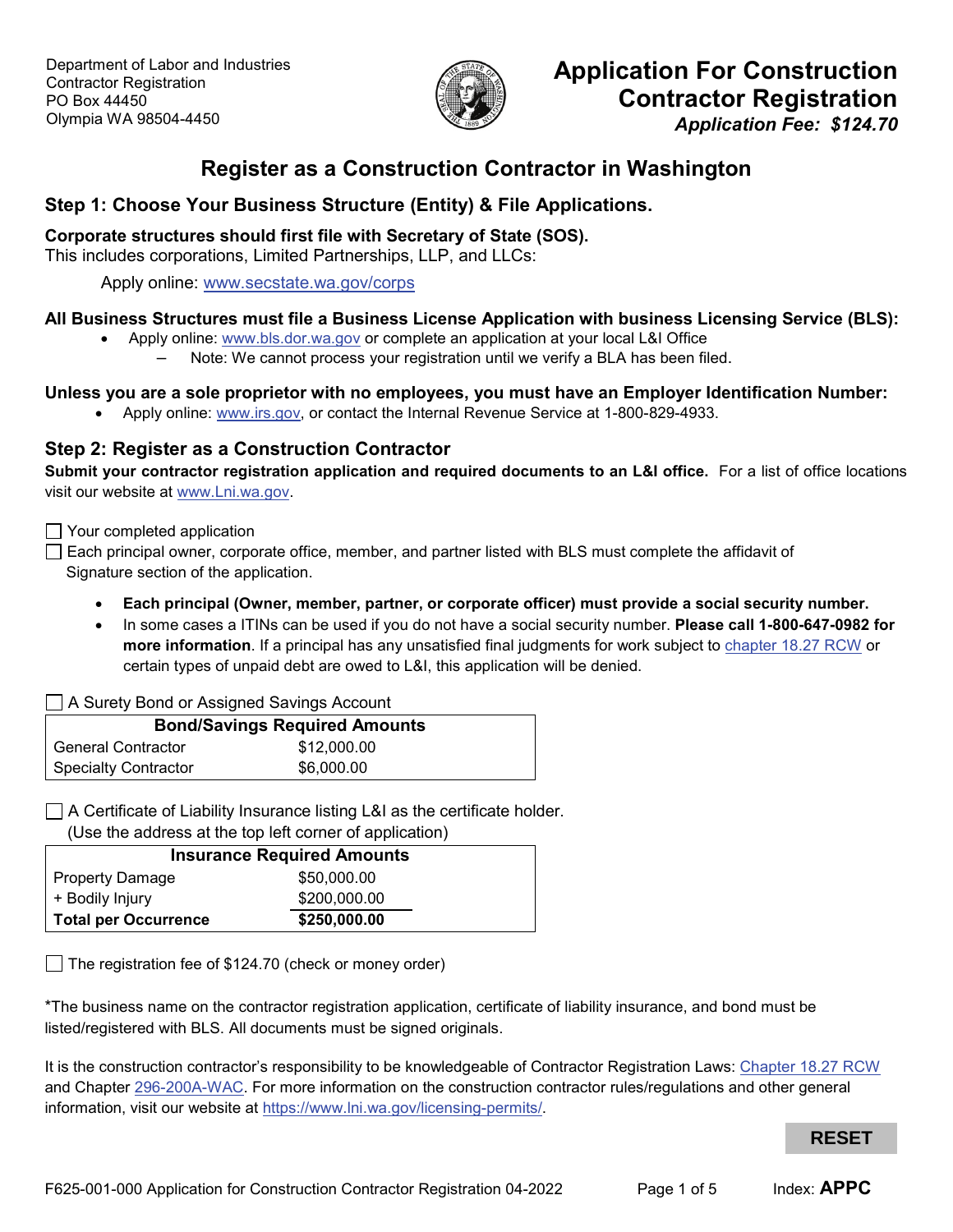# **Instructions for Completing the Application**

#### 1 **Select the type of contractor:**

- General contractor Requires a \$12,000.00 bond and may perform more than one construction trade
- Specialty contractor Requires a \$6,000.00 bond and may only perform the trade selected. Scope of work and additional requirements for each trade can be found in [WAC 296-200A-016.](https://app.leg.wa.gov/wac/default.aspx?cite=296-200A-016)
- 2 **Select your business structure:** Structure under which your business operates. Corporate structures should contact the WA Secretary of State before completing this application.
- 3 **Select the type of work you will perform:** This information is for statistical reasons only.
- 4 **Will you have employees within 90 days:** Select 'yes' if you plan on hiring in the next 90 days. You will also need to open a Worker's Compensation account with L&I through BLS.
- 5 **Business/Trade Name:** The name you are doing business as (DBA) must be registered with BLS and match the DBA listed on your bond and certificate of liability insurance. If you do not have a DBA, use your personal or corporate name registered with SOS. See [RCW 18.27.100](https://app.leg.wa.gov/RCW/default.aspx?cite=18.27.100) for advertising regulations.
- 6 **The Unified Business Identifier (UBI)**  a 9-digit number issued to individuals and companies doing business in the State of Washington.
- 7 **Parent Company:** Enter the corporate name registered with SOS, if different than business name.
- 8 **Business Mailing address:** The address where your business mail is received. This may be a PO Box.
- 9 **Physical/Street Address:** Provide the physical location of your business. PO Boxes are not accepted.
- 10 **Business Phone Number:** Provide the primary telephone number of the business.
- 11 **Email:** To be notified of upcoming contractor training events and changes to contractor laws.

## **Instructions for Completing the Principal Affidavit**

- **1 What is your role in this company:** Select the position you hold at the company. Each owner, member, partner or corporate office (title required – e.g. President, Secretary) must complete an affidavit and their signature individually notarized.
- **2 Full legal name as shown on your government-issued photo ID (Last, First, Middle):** Enter the legal name **exactly as shown** on your legally issued government photo identification.
- **3 Driver's license/government-issued ID number:** Enter the driver's license number or the ID number from your government-issued photo identification.
- **4 Social Security Number:** The contractor registration law [\(RCW 18.27.030\(1\)\(a\)\)](https://app.leg.wa.gov/RCW/default.aspx?cite=18.27.030) requires you to provide your social security number. In some cases a ITINs can be used if you do not have a social security number. **Please call 1-800-647-0982 for more information.**
- **5 Date of Birth:** Each individual must provide their date of birth. Enter as MM/DD/YYYY.
- **6 Residential Address:** The physical location where you reside. PO Boxes are not accepted.
- **7 Have you or your spouse/registered domestic partner ever been registered as a construction contractor in WA:** If you mark **No**, and you or your spouse/registered domestic partner have been previously registered, you may be fined up to \$10,000 for falsification of this application. If you selected **Yes**, list the UBI and contractor registration number for any previous registrations. Will the company continue to do business? If you select **No**, we will place the registration in a relicensed status.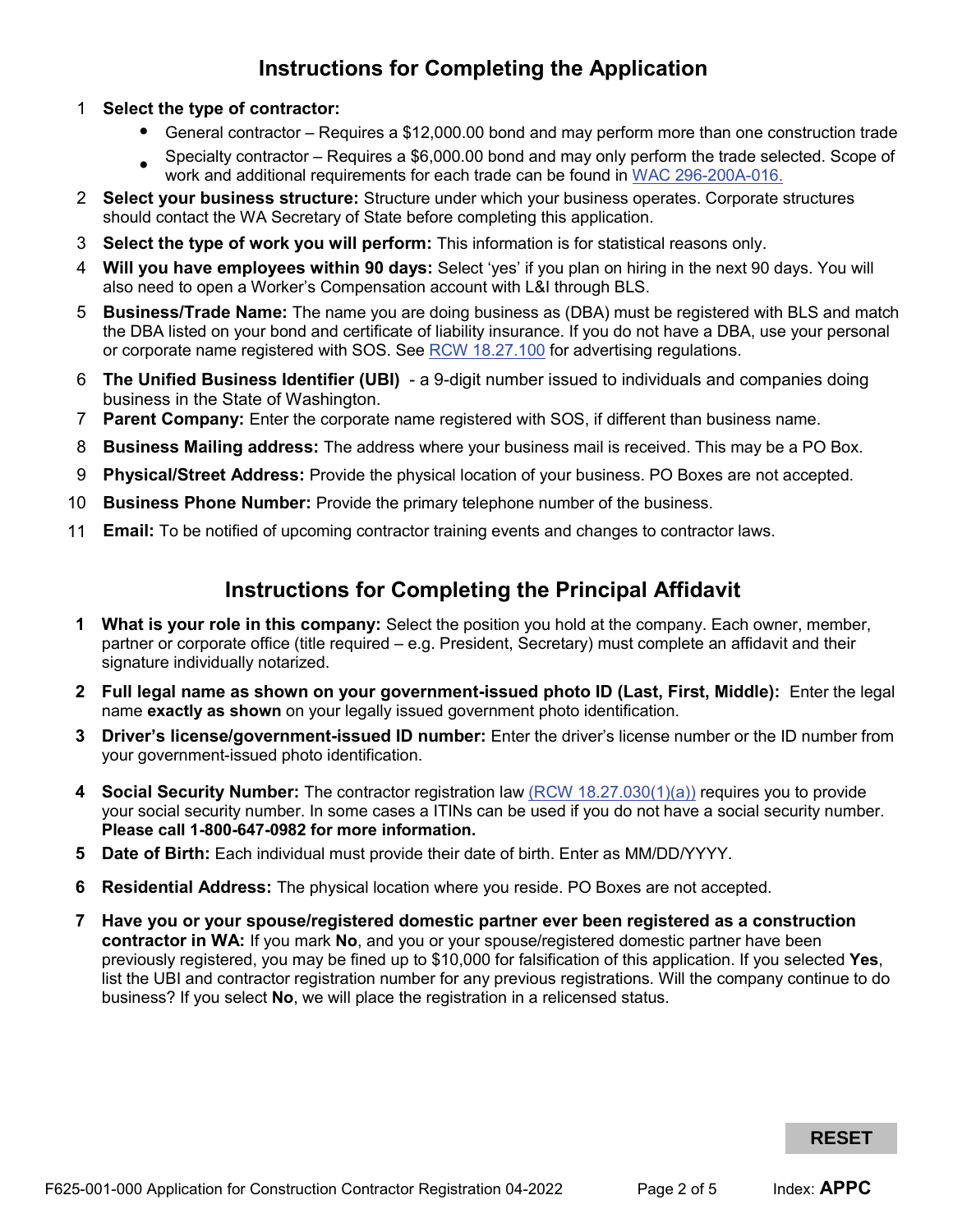Department of Labor and Industries Contractor Registration PO Box 44450 Olympia WA 98504-4450



# **Application For Construction Contractor Registration**

*Application Fee: \$124.70*

**UBI**

|                                                                                                                                                                                                                                                    | For L&I Use Only:                                                                    |  |  |  |  |  |  |
|----------------------------------------------------------------------------------------------------------------------------------------------------------------------------------------------------------------------------------------------------|--------------------------------------------------------------------------------------|--|--|--|--|--|--|
| Entered by:<br>Verified by:                                                                                                                                                                                                                        | Validate:                                                                            |  |  |  |  |  |  |
| <b>Effective Date:</b><br>Reg. #:                                                                                                                                                                                                                  |                                                                                      |  |  |  |  |  |  |
| <b>BLS</b><br><b>Tax Warrants</b>                                                                                                                                                                                                                  | Cross-Reference                                                                      |  |  |  |  |  |  |
| <b>DOR</b><br>Bond Judgement(s)                                                                                                                                                                                                                    | Relicensing                                                                          |  |  |  |  |  |  |
| Infractions<br>Name Change                                                                                                                                                                                                                         |                                                                                      |  |  |  |  |  |  |
| Falsifying information on the application is a violation of RCW 18.27.100(7). You may be fined up to<br>\$10,000 and L&I could revoke or deny the application.                                                                                     |                                                                                      |  |  |  |  |  |  |
| 1. Type of Contractor (select one)                                                                                                                                                                                                                 |                                                                                      |  |  |  |  |  |  |
| General Contractor – May perform more than one construction trade. \$12,000 bond is required                                                                                                                                                       |                                                                                      |  |  |  |  |  |  |
| Specialty Contractor – Can perform only <b>one</b> trade. If you selected Specialty Contractor, you must list your<br>specialty trade. (Trade types are listed at the end of the application.) \$6,000 bond is required<br><b>Specialty Trade:</b> |                                                                                      |  |  |  |  |  |  |
|                                                                                                                                                                                                                                                    |                                                                                      |  |  |  |  |  |  |
| 2. Business structure: (select one)                                                                                                                                                                                                                |                                                                                      |  |  |  |  |  |  |
| Sole Proprietor<br>Partnership                                                                                                                                                                                                                     | Corporation*                                                                         |  |  |  |  |  |  |
| $LLP^*$<br>$\overline{\phantom{a}}$ LLC*                                                                                                                                                                                                           | Other                                                                                |  |  |  |  |  |  |
|                                                                                                                                                                                                                                                    | *Corporate structures should contact SOS before applying                             |  |  |  |  |  |  |
|                                                                                                                                                                                                                                                    |                                                                                      |  |  |  |  |  |  |
| 3. Type of work performed (select one)<br>Commercial<br>Residential                                                                                                                                                                                | <b>Both</b>                                                                          |  |  |  |  |  |  |
|                                                                                                                                                                                                                                                    | Question is for statistical reasons and you will not be held to the type you choose. |  |  |  |  |  |  |
|                                                                                                                                                                                                                                                    |                                                                                      |  |  |  |  |  |  |
| 4. Will you hire employees with the next 90 days?                                                                                                                                                                                                  |                                                                                      |  |  |  |  |  |  |
| Account number if available :<br>Yes                                                                                                                                                                                                               | No                                                                                   |  |  |  |  |  |  |
| 5. Business Name (DBA)                                                                                                                                                                                                                             | 6. UBI Number:                                                                       |  |  |  |  |  |  |
| 7. Parent Company Name (Entity Name)                                                                                                                                                                                                               |                                                                                      |  |  |  |  |  |  |
| 8. Business Mailing Address                                                                                                                                                                                                                        | City<br><b>Zip Code</b><br><b>State</b>                                              |  |  |  |  |  |  |
| 9. Business Physical Location (if different than mailing)                                                                                                                                                                                          | Zip Code<br>City<br><b>State</b>                                                     |  |  |  |  |  |  |
| 10. Business Phone Number                                                                                                                                                                                                                          | 11. Email address (required)                                                         |  |  |  |  |  |  |

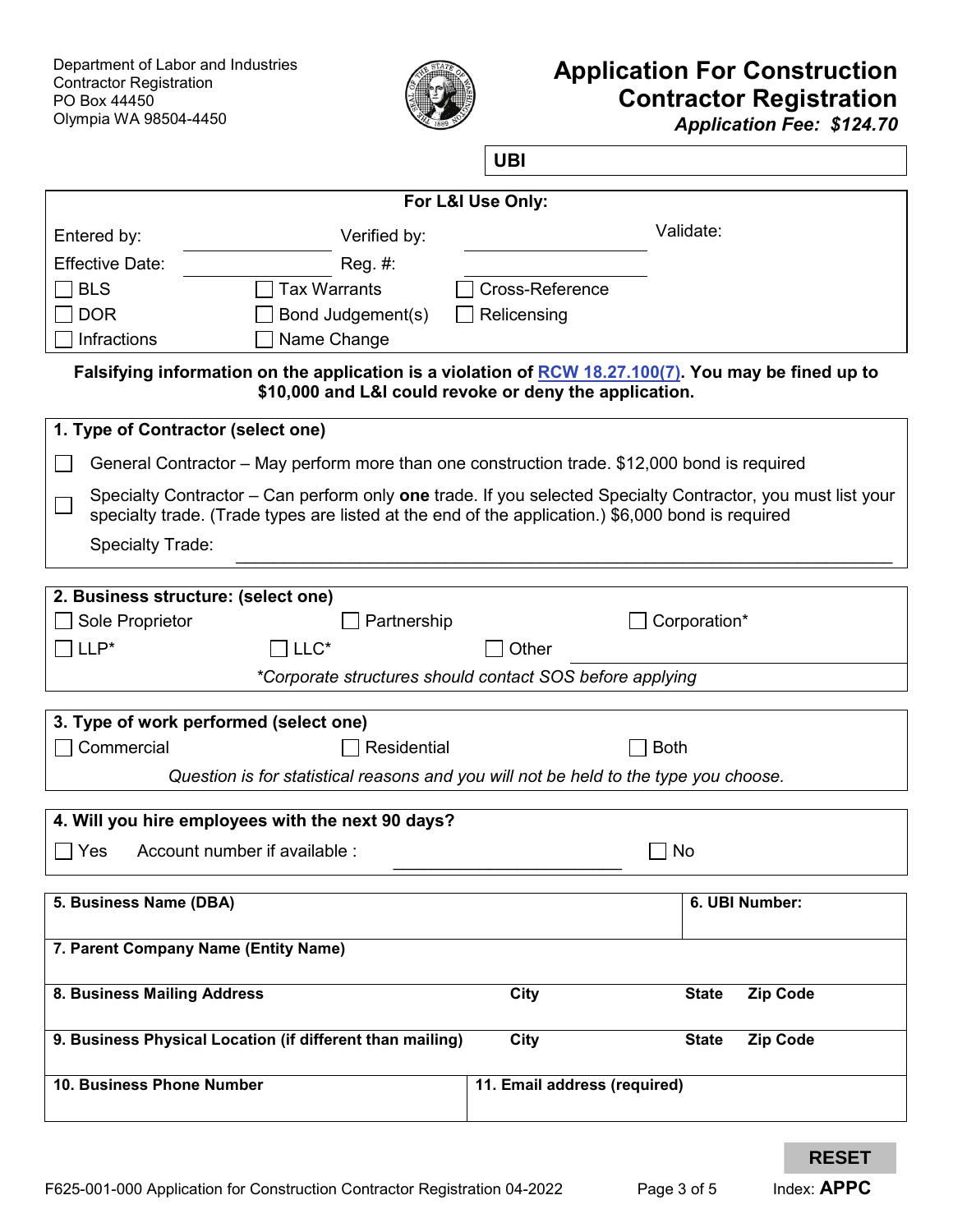#### **Contractor Registration Principal Affidavit Falsifying information could result in minimum fine of \$2,000.00 (RCW 18.27.100(7))**

| $\Gamma$ aishynny mhormation Could fesuit in minimum mie of \$2,000.00 (NGW 10.27.100(7))                                 |                            |                                                             |                                         |  |                                       |          |  |
|---------------------------------------------------------------------------------------------------------------------------|----------------------------|-------------------------------------------------------------|-----------------------------------------|--|---------------------------------------|----------|--|
| 1. What is your role/title $\Box$ Owner $\Box$ Spouse $\Box$ Partner $\Box$ Member $\Box$ Officer (Title)                 |                            |                                                             |                                         |  |                                       |          |  |
| 2. Full Legal Name Exactly as shown on government issued photo ID                                                         |                            |                                                             |                                         |  |                                       |          |  |
|                                                                                                                           |                            |                                                             |                                         |  |                                       |          |  |
| 3. Driver's License or Photo ID number (Gov't issued)                                                                     |                            |                                                             | 4. Social Security Number               |  | 5. Date of Birth (MM/DD/YYY)          |          |  |
|                                                                                                                           |                            |                                                             |                                         |  |                                       |          |  |
| 6. Residential Address (no PO Boxes)                                                                                      |                            |                                                             | City                                    |  | State                                 | Zip Code |  |
|                                                                                                                           |                            |                                                             |                                         |  |                                       |          |  |
| 7. Have you or your spouse/registered partner ever been registered as a construction contractor in WA<br>∣ ∣Yes<br>    No |                            |                                                             |                                         |  |                                       |          |  |
| If yes, list all previous registrations below. Attached additional pages if necessary.                                    |                            |                                                             |                                         |  |                                       |          |  |
| <b>UBI Number</b>                                                                                                         | <b>Registration Number</b> | Who was Principal:                                          |                                         |  | Will company continue to do business? |          |  |
|                                                                                                                           |                            | $\Box$ Myself $\Box$ Spouse $\Box$ Both                     |                                         |  | □ Yes □ No                            |          |  |
| <b>UBI Number</b>                                                                                                         | <b>Registration Number</b> | Will company continue to do business?<br>Who was Principal: |                                         |  |                                       |          |  |
|                                                                                                                           |                            |                                                             | $\Box$ Myself $\Box$ Spouse $\Box$ Both |  | $\Box$ Yes $\Box$ No                  |          |  |

#### **Sign in front of a Notary Public:**

**Affidavit of Signature:** I certify under penalty to perjury under the law of the State of Washington that all statements, answers, and representations made in this application are true and accurate.

| Date                                                                                                                                                                                                            |                                                                                                           | <b>Printed Name</b>        |                                     | Signature                      |          |                                       |  |  |
|-----------------------------------------------------------------------------------------------------------------------------------------------------------------------------------------------------------------|-----------------------------------------------------------------------------------------------------------|----------------------------|-------------------------------------|--------------------------------|----------|---------------------------------------|--|--|
|                                                                                                                                                                                                                 |                                                                                                           | State Residing at          |                                     | Signed and sworn before me on: |          |                                       |  |  |
| Notary Stamp or Seal                                                                                                                                                                                            |                                                                                                           | Notary Public Signature    |                                     | Title                          |          |                                       |  |  |
|                                                                                                                                                                                                                 |                                                                                                           | Notary Public Printed Name |                                     | My Appointment expires on:     |          |                                       |  |  |
| <b>Contractor Registration Principal Affidavit</b><br>Falsifying information could result in minimum fine of \$2,000.00 (RCW 18.27.100(7))                                                                      |                                                                                                           |                            |                                     |                                |          |                                       |  |  |
|                                                                                                                                                                                                                 | 1. What is your role/title $\Box$ Owner $\Box$ Spouse $\Box$ Partner $\Box$ Member $\Box$ Officer (Title) |                            |                                     |                                |          |                                       |  |  |
| 2. Full Legal Name Exactly as shown on government issued photo ID                                                                                                                                               |                                                                                                           |                            |                                     |                                |          |                                       |  |  |
| 5. Date of Birth (MM/DD/YYYY)<br>3. Driver's License or Photo ID number (Gov't issued)<br>4. Social Security Number                                                                                             |                                                                                                           |                            |                                     |                                |          |                                       |  |  |
| Zip Code<br>6. Residential Address (no PO Boxes)<br>City<br>State                                                                                                                                               |                                                                                                           |                            |                                     |                                |          |                                       |  |  |
| No<br>7. Have you or your spouse/registered partner ever been registered as a construction contractor in WA<br>l IYes<br>If yes, list all previous registrations below. Attached additional pages if necessary. |                                                                                                           |                            |                                     |                                |          |                                       |  |  |
| <b>UBI Number</b>                                                                                                                                                                                               | <b>Registration Number</b>                                                                                | Who was Principal:         | Myself $\Box$ Spouse $\Box$ Both    | $\Box$                         | Yes   No | Will company continue to do business? |  |  |
| <b>UBI Number</b>                                                                                                                                                                                               | <b>Registration Number</b>                                                                                | Who was Principal:         | Myself $\Box$ Spouse $\Box$<br>Both |                                | Yes   No | Will company continue to do business? |  |  |

#### **Sign in front of a Notary Public:**

**Affidavit of Signature:** I certify under penalty to perjury under the law of the State of Washington that all statements, answers, and representations made in this application are true and accurate.

| Date                 | <b>Printed Name</b>        | Signature                      |
|----------------------|----------------------------|--------------------------------|
|                      | State Residing at          | Signed and sworn before me on: |
| Notary Stamp or Seal | Notary Public Signature    | Title                          |
|                      | Notary Public Printed Name | My Appointment expires on:     |

**Note:** Each owner, partner, member or corporate office must complete an affidavit. Attach additional copies, if necessary. Out of state notaries may use a separate sheet for notarization. Electronic notarizations are acceptable.